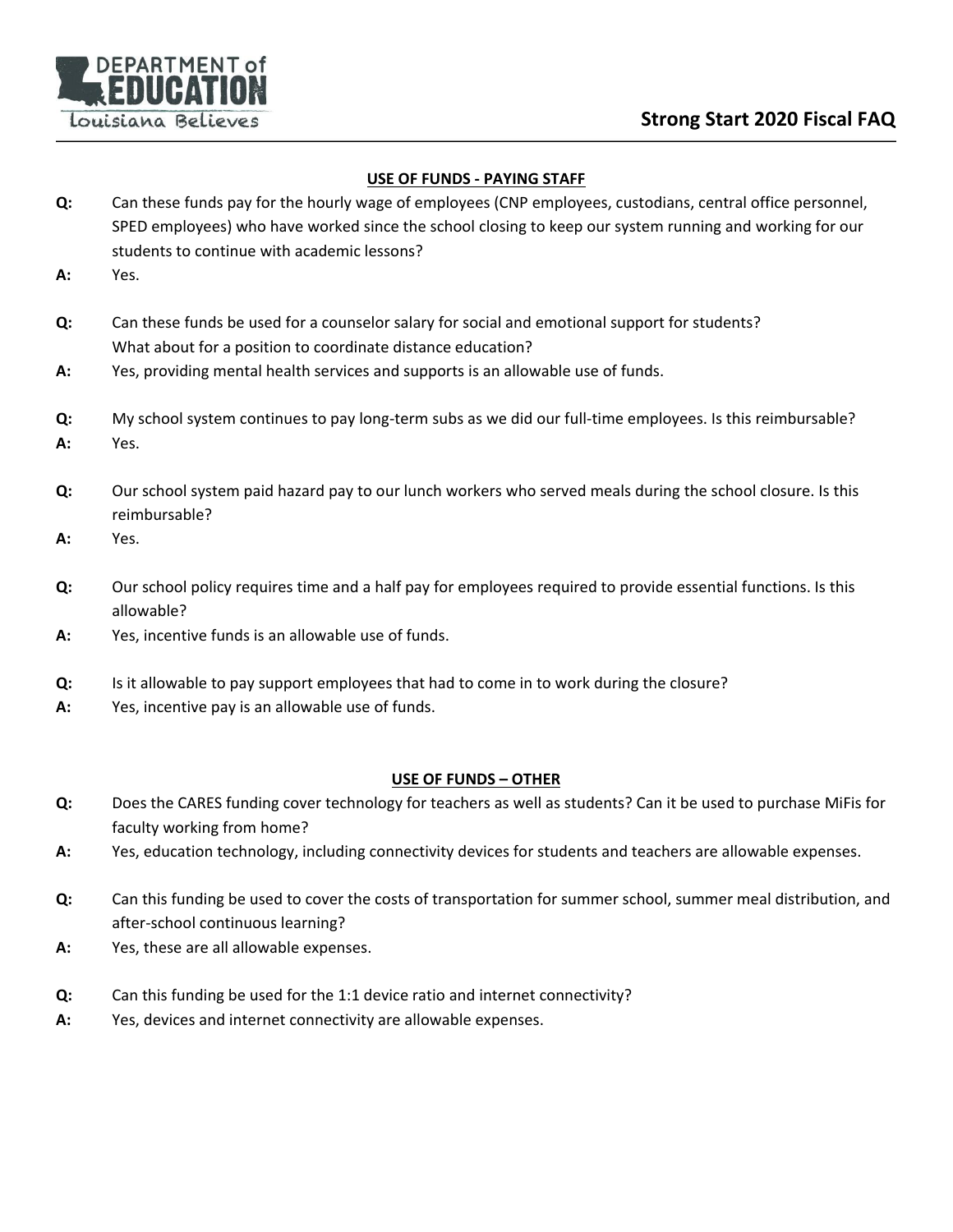

### **DISTRIBUTION/RECEIPT OF FUNDS**

- **Q:** When will the school systems know the allocation they will receive for the ESSER Incentive Funds? Competitive funds?
- **A:** Awards for ESSER Incentive Funds will be approved by BESE at its June meeting.
- **Q:** Will LEAs be given guidance about sending funds to their Type 1 schools? Will the LEA be encouraged to pass funds to the Type 1 schools?
- **A:** Each LEA has discretion to decide how funds are dispersed across the districts and/or schools. This is a local level decision.
- **Q:** Should the LEA apply for charter funding within our application based on their needs?
- **A:** Yes, the LEA can include the needs of charters it authorizes within its application.

## **TIME PERIOD OF GRANT**

- **Q:** What is the grant period for the ESSER funds?
- **A:** May 1, 2020 September 30, 2022. Pre-award costs are allowable for expenses incurred from March 13, 2020 to April 30, 2020.

## **NONPUBLIC SCHOOLS**

- **Q:** What is the timeline for when non-public schools will be notified about and be able to access the Governor's Emergency Education Fund and the ESSER funding?
- **A:** At this time, we do not have information about the Governor's Emergency Education Fund. School systems must consult with nonpublic schools about ESSER Formula Funds before submitting.
- **Q:** When calculating the public and the nonpublic district counts, do we include Pre-K students or just K-12?
- **A:** When calculating the equitable share, school systems should use the K-12 count.
- **Q:** When we submitted the student population for public and nonpublic schools on the Equitable Share page, the allocation provided did not allow for indirect cost. Is the indirect cost subtracted when the budgets are completed for the nonpublic?
- **A:** Indirect costs are calculated on the total budget.

# **CFDA/AFR**

- **Q:** What is the CFDA# for these funds?
- **A: 84.425D**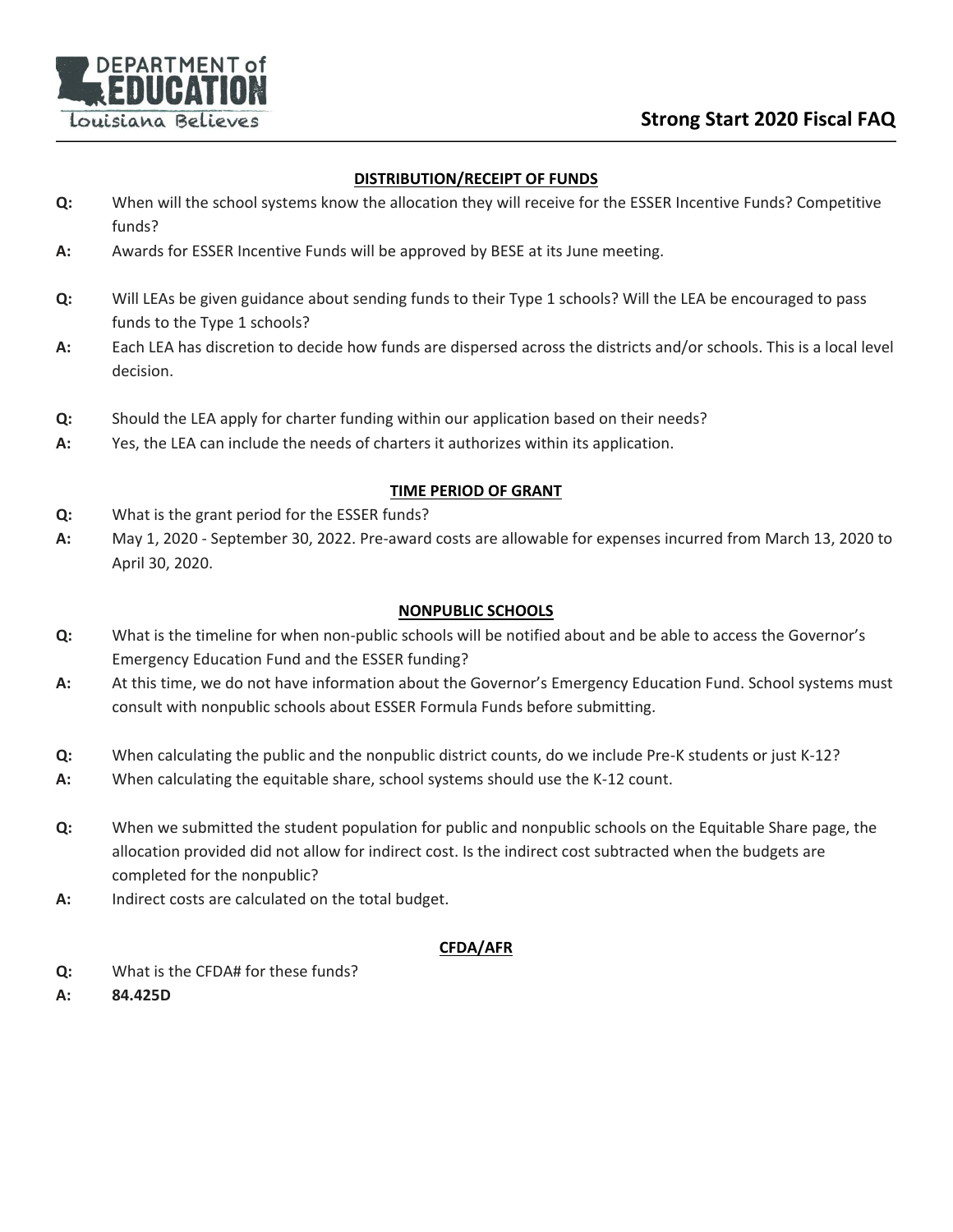

## **COMPETITIVE/INCENTIVE/FUND STREAM**

- **Q:** Will school systems have to complete this process twice? Once for ESSER Formula and once for Incentive?
- **A:** If school systems receive additional ESSER funding, they will budget those funds within the existing Strong Start 2020 Application.
- **Q:** Will Strong Start competitive funds operate like Redesign? Meaning the LEA will receive a portion of the amount requested and then prioritize best use of that portion?
- **A:** Similar to Super App and Redesign, school systems will receive an award letter that outlines allowable use of the award funds.
- **Q:** Are school systems required to complete a GEPA Section 427 statement for the ESSER funds OR just if we apply for ESSER incentives?
- **A:** The GEPA statement is required for all funding within the Strong Start 2020 Application.
- **Q:** Please give an example around the Incentive funds. If the state pot is 25 million-what would my school system's award total be for the 10% incentive funds?
- **A:** ESSER Incentive funds will be awarded based on need to fund eligible priorities.

### **CURRICULUM/PARTNERS**

- **Q:** Can we use this funding to cover resources/licenses from vendors?
- **A:** Yes, if these resources and licenses align with allowable activities.
- **Q:** Can a school system use ESSER funds to adopt a high quality curriculum for the district where they currently don't have one, including the online portion?
- **A:** Yes.

# **APPLICATION SUBMISSION/COMPLETION**

- **Q:** Are ESSER funds subject to supplement not supplant guidelines?
- **A:** No.
- **Q:** What is a flexible calendar?
- **A:** Please refer to the [Maximizing Learning Time Through Adaptive and Flexible Plans Guidance.](https://www.louisianabelieves.com/docs/default-source/strong-start-2020/maximizing-learning-time-through-adaptive-and-flexible-staffing-plans.pdf)
- **Q:** What guidance will school systems receive for clear next steps for seniors and recent graduates?
- **A:** Please refer to the [Student Promotion and Planning Supports Guidance.](https://www.louisianabelieves.com/docs/default-source/policy/student-promotion-and-planning-supports-guidance.pdf)
- **Q:** If Strong Start incentive funds are not being requested, do the yes/no priority statements under each domain have to be filled in?
- **A:** School systems must respond to all priority statements to submit the application.